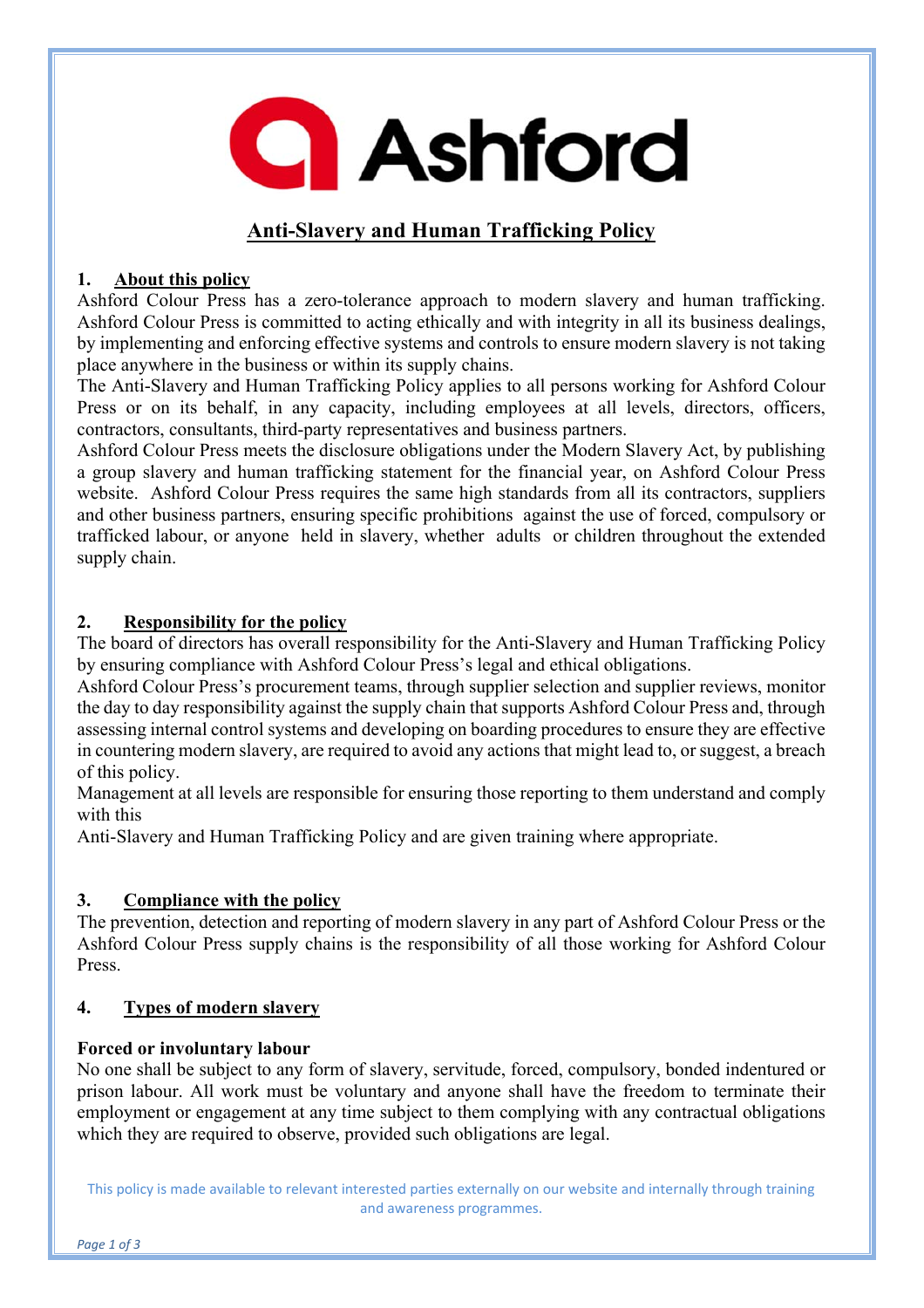### **Humane Treatment and anti-harassment and bullying**

Ashford Colour Press is committed to providing a working environment, that is free from any form of inhumane treatment and providing an environment free from harassment and bullying, to ensure that all staff are treated, and treat others, with dignity and respect. The use or threat of physical or sexual violence, harassment and intimidation against someone, his or her family, or close associates, is strictly prohibited.

### **Freedom of movement and personal freedom**

Workers' freedom of movement shall not be unreasonably restricted.

#### **Working hours**

Workers shall not be forced to work more than the maximum number of hours per week which is set by national law unless that national law allows otherwise.

Individuals shall not be made to work overtime under the threat of unlawful penalty or denunciation to authorities and shall not be made to work overtime as a disciplinary measure, or for failure to meet production quotas.

#### **Wages and benefits**

Clear and transparent information shall be provided about hours worked, rates of pay and the calculation of legal deductions.

All workers shall be paid at least the minimum wage required by applicable laws (if any) and shall be provided with any benefits which are available and permitted by law subject to the individual meeting all criteria to be entitled to such benefits.

All individuals are to retain full and complete control over their earnings. Wage payments shall be made at regular intervals and paid directly to individuals, in accordance with their contract of employment and national law. Such payments shall not be delayed, deferred, or withheld unless it is permissible by law to do so.

Only deductions, advances and loans authorised by national law are permitted and shall only be taken with the consent and understanding of individuals. Wage deductions must not be used as a disciplinary measure, or to keep individuals tied to Ashford Colour Press or another or to their jobs. Individuals shall not be held in debt bondage or forced to work to pay off a debt.

#### **Document retention**

Confiscating or withholding identity documents or other valuable items, including work permits and travel documentation (e.g. passports, ID cards), bank cards and similar documents is strictly prohibited. The retention of personal documents shall not be used to bind someone to work for Ashford Colour Press or to restrict their freedom of movement.

#### **Persons who work for Ashford Colour Press in other capacities other than as employees**

The person is required to comply with any contracts applicable under the Ashford Colour Press Procurement and Corporate Responsibility Procedure. From time to time Ashford Colour Press may request completion of questionnaires or supplier assessment forms that will need to be returned and completed in line with validation of the Anti-Slavery and Human Trafficking Policy.

Ashford Colour Press supply chain is required to co-operate fully with any audit which Ashford Colour Press may, at its absolute discretion, undertake from time to time. This may include Ashford Colour Press undertaking a site visit to your premises or meeting with your employees and/or suppliers to verify certain information.

This policy is made available to relevant interested parties externally on our website and internally through training and awareness programmes.